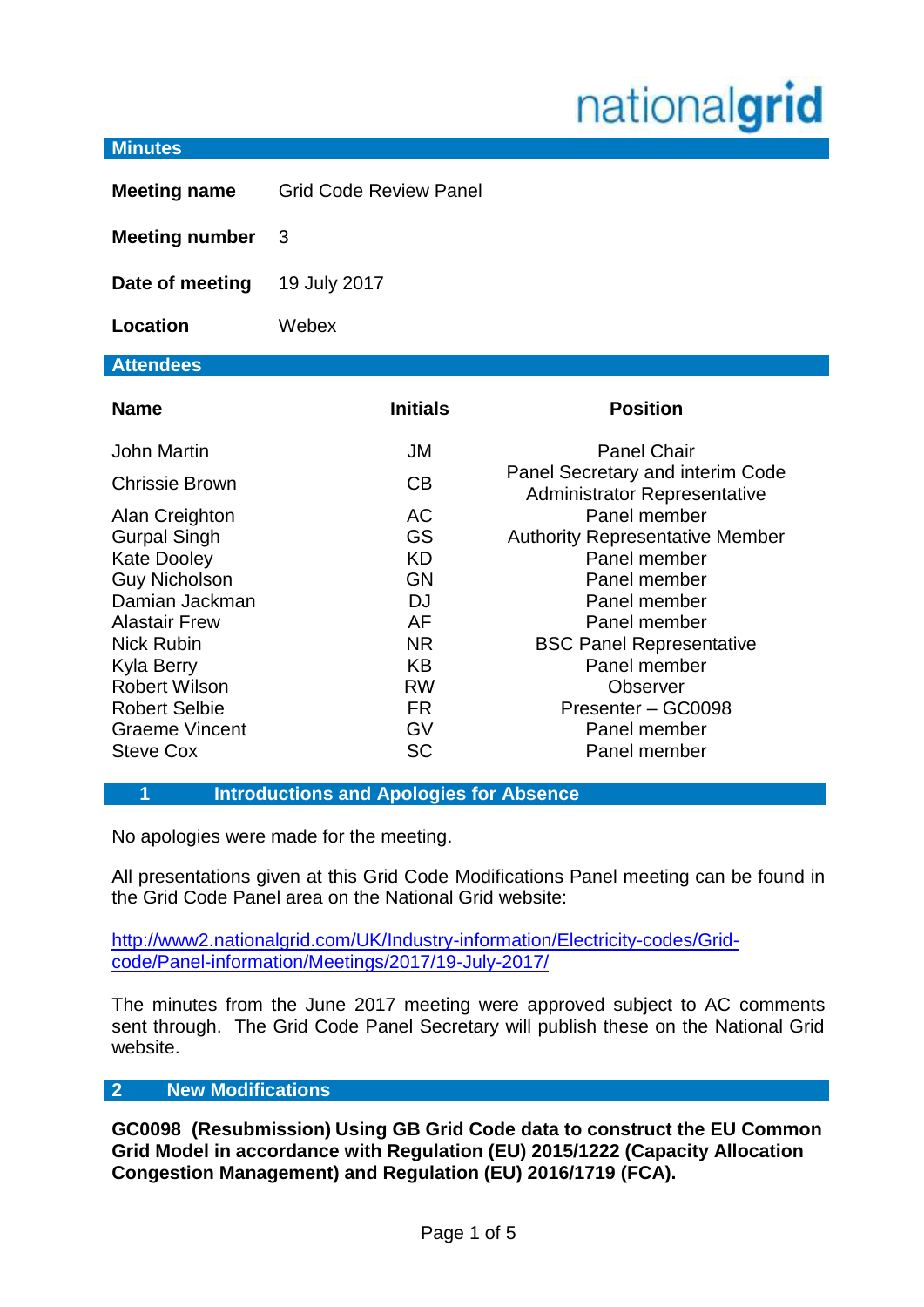- 1113. RS talked through the amendments he made to his Proposal following the feedback provided by the Panel. A number of questions were raised by Panel members. DJ asked whether once banding was finalised whether this would affect the data requirements. RS clarified that banding would not affect this modification. GN asked whether the whole process was covered within the modification. RS stated that the mapping exercises that were completed did not identify that any new data that would be required that National Grid does not have access to today. KD asked where the mapping exercises took place, and who (as in what stakeholders) were a part of that mapping excersise. It was noted by RS that this exercise took place in Workshops and was consulted on. He noted that this was published via the JESG weekly update email. KD summarised that the code mapping excersise therefore took place outside of official Grid Code governance. There was a concern raised by GN, supported by KD, that this modification would be cementing an already different treatment of classes of Users that is neither required nor justified for this purpose. The Panel Chair said that this debate was outside what was being discussed and if parties thought there was a defect in the code, they should raise it as a modification proposal.
- 1114. DJ stated that he still had some concerns around 10MW connections in Scotland and the impact that this modification could have on them. RS reiterated that there would be no additional data requirements and that the modification was raised for transparency purposes.
- 1115. It was agreed by the Panel that this modification would proceed as a self-Governance modification and to be issued for Code Administrator Consultation. RS took an action to update the modification with the following:
	- State that there would be no D code impact
	- Update the front page with the correct impact assessment
	- Add in some wording to clarify the impact of the modification
	- Speak to DJ around concerns raised and add wording as appropriate

#### Action log 17

- **3 Current Modification updates**
- 1116. CB and JM talked through the current Grid Code modifications.

# **GC0036 Review of the Harmonics Assessment Standards and Processes and GC0079 Frequency changes during large disturbances – phase 2**

- 1117. **GC0036:** This joint workgroup was established in 2010 to update the ENA administered standard on harmonics, G5/4. This standard is referenced in both the Distribution Code and the Grid Code. As RW advised the Panel that an update to the standard does not directly result in Grid Code changes, it is therefore a housekeeping mod and as Proposer National Grid were withdrawing their support for the modification (pp4)
- 1118. RW noted that the group of stakeholders working on the amendments to G5/4 would report back to the Distribution and Grid Code Panels on completion with their proposals on next steps.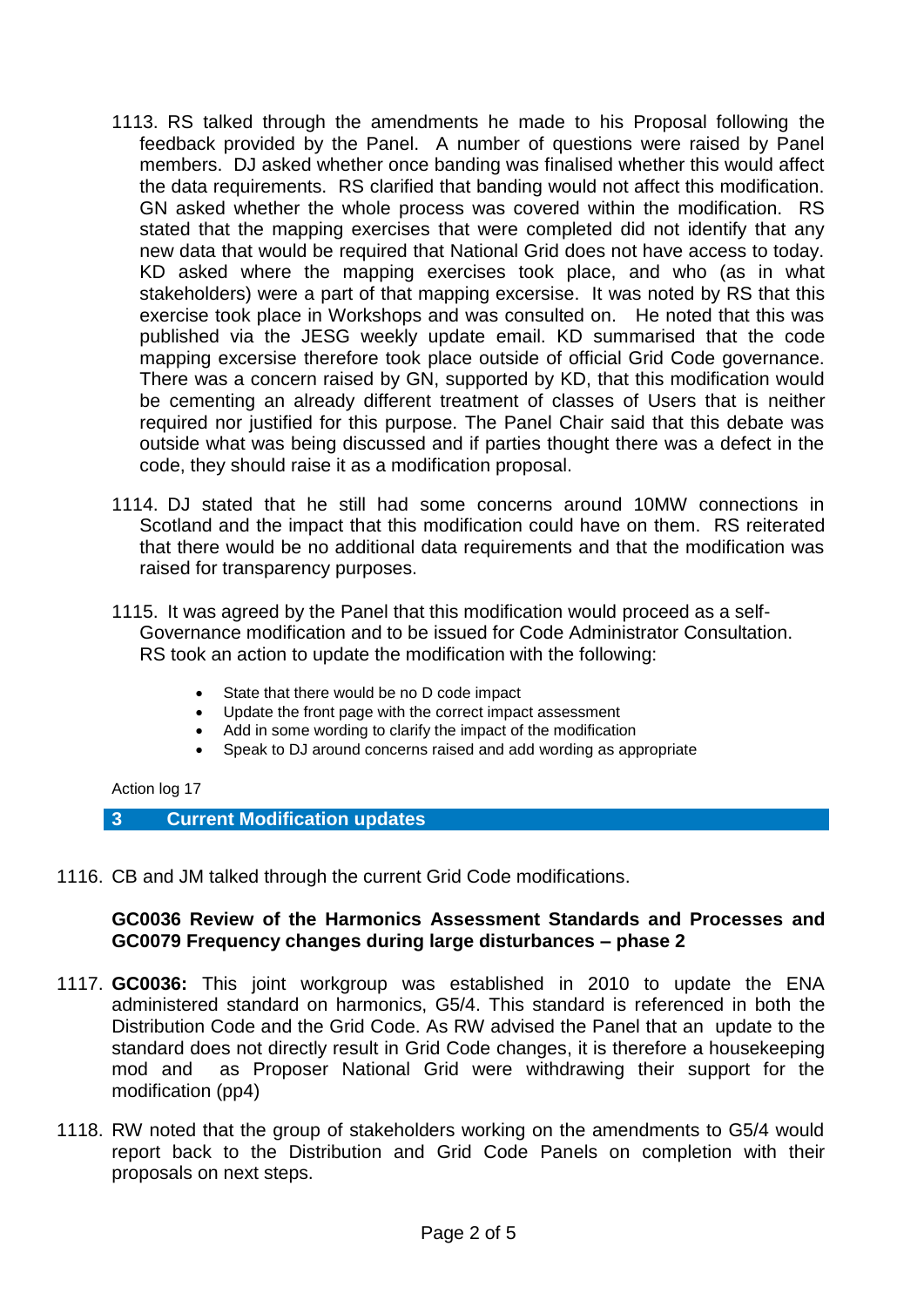1119. GN stated that he did not agree that a modification of G5/4 to G5/5 would be a housekeeping modification. He asked that the Panel be provided with a written report on the progress of the working group.. He noted that a 7 years had lapsed since the raising of the modification with no written report submitted, and that some ~20GW of inverter connected plant had been added to the system since then, and the Panel and Users had no visibility of the work to assess its current relevance, timescales or progress. . KB stated that there was no intention for the Workgroup to stop working on this piece of work and that it would continue. KB took an action to contact the National Grid members of the workgroup and ensure that a written progress report is provided to the next or next but one Panel.

Action log: Action 18

1120. **GC0079:** Phase 2 of the work being carried out by this joint workgroup deals with protection settings for <5MW generators and started in 2013. The driver for the work is from the System Operator; however code changes will only be to the Distribution Code and will only impact Distribution-connected generators. The work needs to continue but as it will not result in a Grid Code change it is proposed to raise a new modification to the D Code panel and to withdraw GC0079. This is expected to be completed over the next few months.

# **GC0048 GB Application of RfG, GC0090 High Voltage Direct Current (HVDC) and GC0091 Demand Connection Code**

1121. JM noted that GC0048 and GC0090 will be withdrawn officially following the acceptance of GC0102 at the D code Panel meeting. She noted that GC0091 will be withdrawn following the raising of the last EU Connection Code modification in the next month.

# **GC0094 Relevant Electrical Standards**

1122. CB noted that following the withdrawal of support from the Proposer of this modification (NGET) at the May Grid Code Review Panel meeting, SSE had agreed to take over as Proposer. DJ stated that SSE Generation Ltd would be raising an urgent modification on the Relevant Electrical Standards and that this would have an impact on GC0094. He stated that the modification would be sent to the Grid Code Panel Secretary by COP on the 21 July 2017. CB noted that the Urgent modification would have to be assessed by the Panel and that they would have to provide a recommendation to the Authority as to whether the modification should be treated as Urgent. She added that the Authority would make the final decision as to whether the modification should be Urgent.

# **GC0095 Transmission System Operator Guideline**

1123. JM noted that this modification is currently at the Workgroup stage and that it would be likely that this modification be withdrawn as it was originally set up as an issue group. It would then be replaced with the modification(s) to proceed through Open Governance. An update will be given at each Panel meeting.

# **GC0096 Storage**

1124. JM noted that this modification is currently at Workgroup stage. A new timetable was provided to the Panel for their approval. The Panel approved the new timeline subject to allowing a twenty (up from 15) working day Workgroup Consultation period due to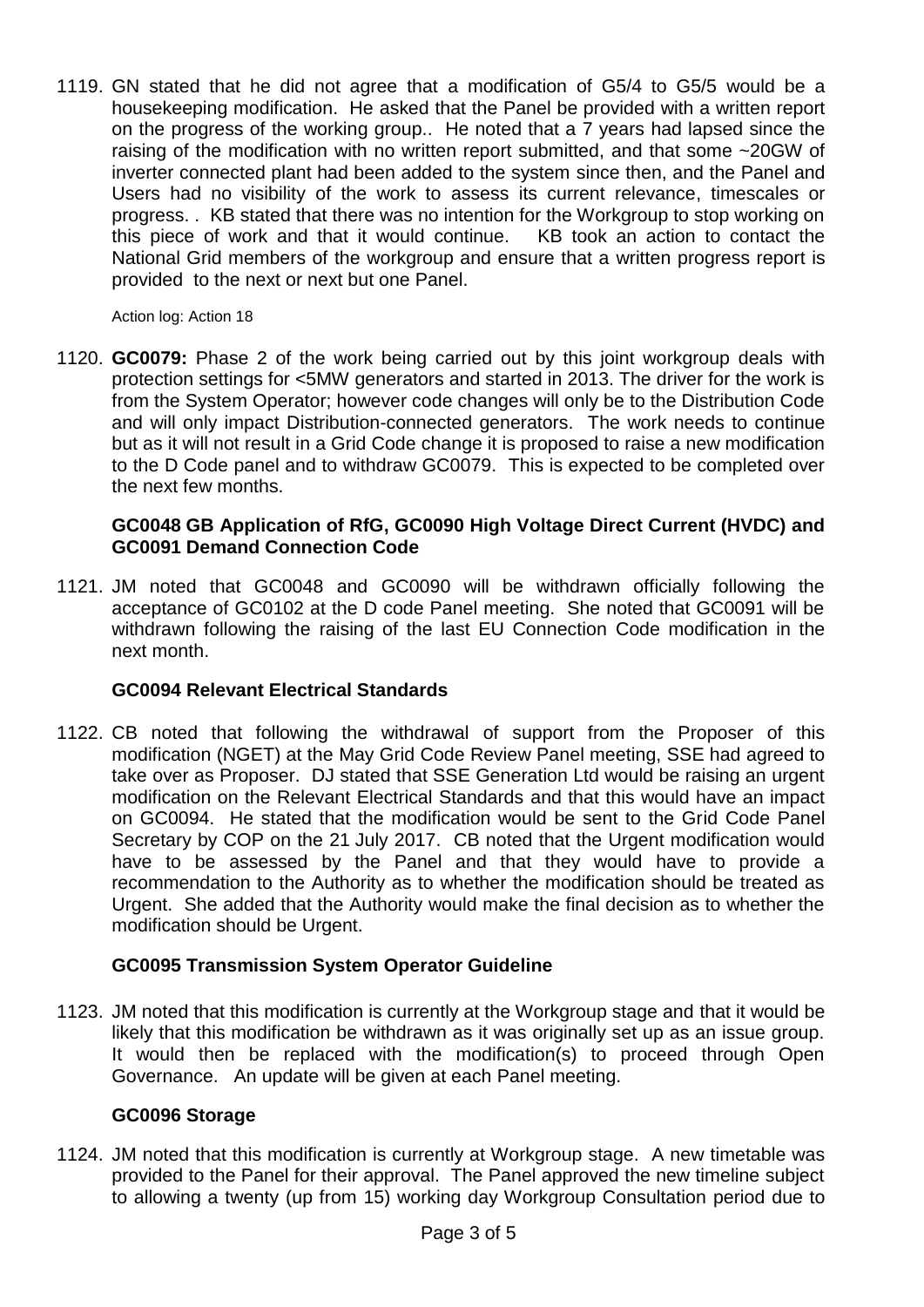the scale of the change, the holiday season and also the number of stakeholders that originally requested to be involved in the Workgroup.

# **GC0097 TERRE implementation**

1125. CB explained that this modification is currently at Workgroup stage. She stated that there was a joint working group with BSC modification P344 being held on the 19 July 2017 and noted that an up to date timetable will be submitted to the August Panel meeting.

# **GC0099 Establishing a Common Approach to Interconnector Scheduling**

1126. CB stated that the initial joint Workgroup meeting for this modification and P356 was to be held on the 25 July 2017. It was noted that an extension to the approved timetable would be requested if required as the work progressed.

# **GC0100 EU Connection Codes GB Implementation – Mod 1, C0101 EU Connection Codes GB Implementation – Mod 2 and GC0102 EU Connection Codes GB Implementation – Mod 3**

1127. CB noted that the next Workgroup day would focus on the Workgroup Consultation documents for GC0100 and GC0101 modifications ahead of their publication. She added that there would be two additional days on the 10 and 11 August to focus on the legal text for the modifications. CB stated that there would be a verbal update provided for GC0102 on the Stakeholder event due to be held on the 24 July.

## **6 Standing items**

# **Grid Code Development Forum**

1128. CB noted that she did not have any issues for discussion at the meeting scheduled for the 3 August 2017.

# **ENC Implementation Plan**

1129. No comments were made on the Forward Work Plan.

# **July 2017 Workgroup Day**

1130. CB noted that it was only the EU modifications that were due to be discussed at the Workgroup day scheduled for the 3 August 2017.

# **Code Summary**

1131. No comments were made on the Code summary document.

## **Joint European Stakeholder Group**

1132. CB noted the next JESG meeting was due to be held on the 20 July 2017. She stated that the main agenda item was TSOG.

**7 Impact of other Code Modifications or Developments**